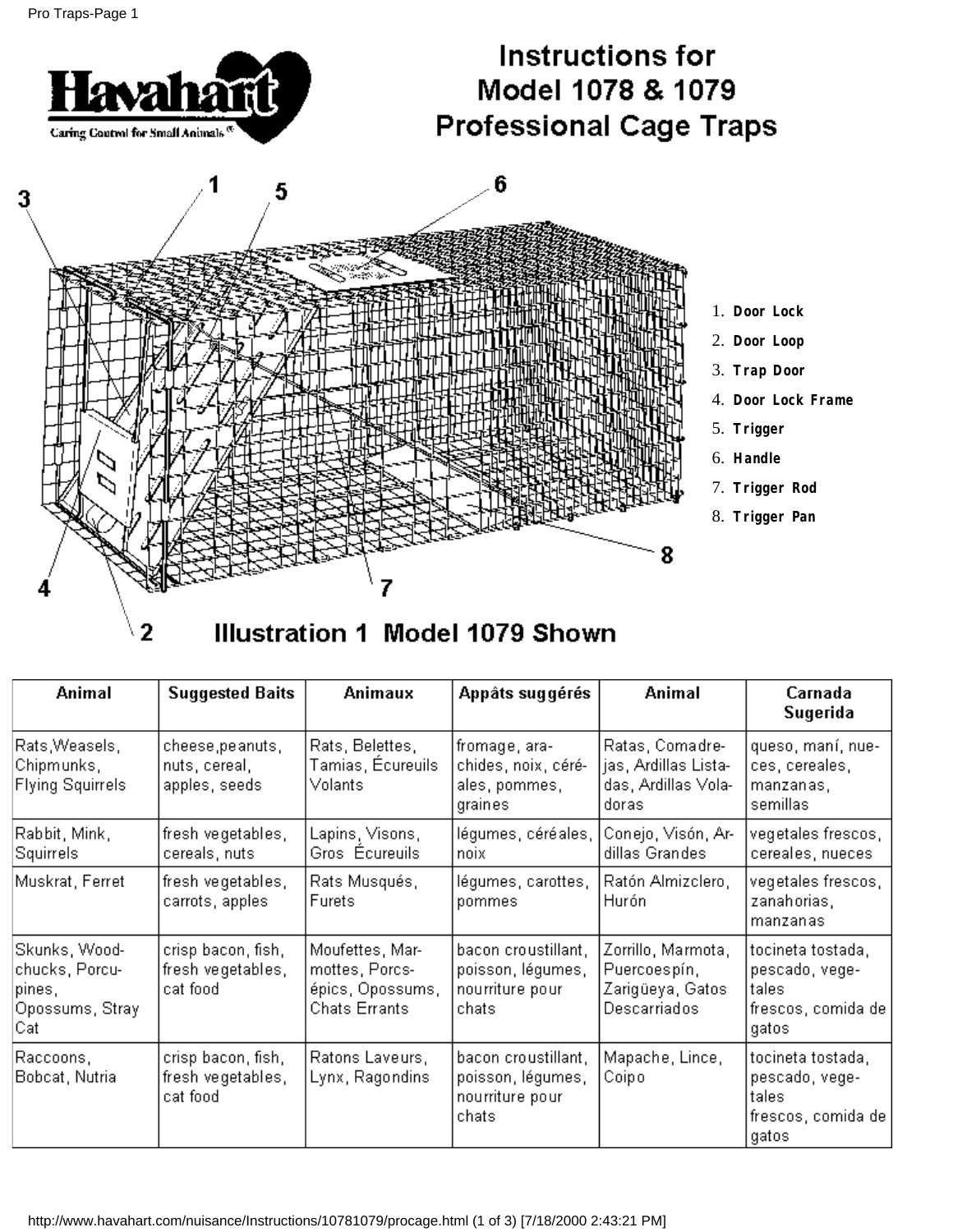## **INSTRUCTIONS FOR MODELS 1078 & 1079**

#### **Preparing to Trap**

- Familiarize yourself with the parts of the cage trap and how they operate 1. (illustration 1).
- Allowing the animal to become familiar with the cage trap before trapping is often 2. helpful. The best way to do this is to place the cage trap where the animal is used to feeding. Prop the doors open but do not set the cage trap. Placing bait in the cage trap at this time is optional.
- It is advantageous if the animal is hungry before you trap. You may want to suggest 3. to anyone feeding the animal to refrain for a few days.
- Decide upon your course of action once the animal is caught. **Check with your local** 4. **or state Game Commission to determine the lawful method of disposing of a captured wild or nuisance animal.**

#### **Trapping Tips**

Here are some helpful guidelines to follow when trapping the animal:

- Locate the cage trap in an area where animals are often observed.
- Place the cage trap on a level surface.
- Position a side of the cage trap against a wall of a building or in a path commonly traveled by the animal.

#### **Checking the Trap**

● Inspect the trap to make sure it is not damaged or bent.

#### **Baiting Instructions for Models 1078 & 1079**

- **For Model 1079 only:** Lift door lock (#1) with your right hand. Does not apply to 1. Model 1078.
- 2. Place the forefinger of your left hand through the loop  $(\#2)$  on the trap door  $(\#3)$ . Push lock frame  $(44)$  with thumb and lift door (illustration 2).
- Place bait approximately two inches from the back of the trap. **Do not place bait** 3. **on the trigger pan (#8)**. If you have difficulty reaching the back of the trap, place trap on its end and drop bait into it.

**REMEMBER**: Always bait the trap before setting it.

#### **Setting Instructions for Models 1078 & 1079**

**REMEMBER:** Any camouflage or material you use to hide the trap should not interfere with the operation of the trap in any way.

- Viewing the trap from the front, position yourself on the right-hand side of the 1. trap.
- **For Model 1079 only:** Lift the lock (#1) with your right hand. Does not apply to 2. Model 1078.
- 3. Place your forefinger of your left hand through the loop (#2) on the trap door  $(+3)$ . Push lock frame  $(+4)$  with thumb and lift door.
- Set trap by pulling metal trigger (#5) forward with your right thumb and 4. forefinger until door is secured by trigger hook (illustration 3).
- 5. Gently release door. Trap is set.
- Trip trap to make sure it is working properly. Trip trap using a pen or pencil, sticking an end through the **side** of the trap and pushing down on the end of the trigger pan. 6.

**Tips:** For smaller animals, use a light trigger release setting. Place just the tip of the trigger rod under the door cross rod (illustration 4).

**Note:** The trigger rod (#7) is designed to release from the trigger pan (#8) rather than bend if undo pressure is exerted on it. To return trigger rod to its proper position, tip trap away from you. Thread trigger into loops on the underside of trigger pan (illustration 5).

### **Release/Relocation of Captured Animals**



Illustration # 2



Illustration # 3



Illustration # 4



Illustration # 5